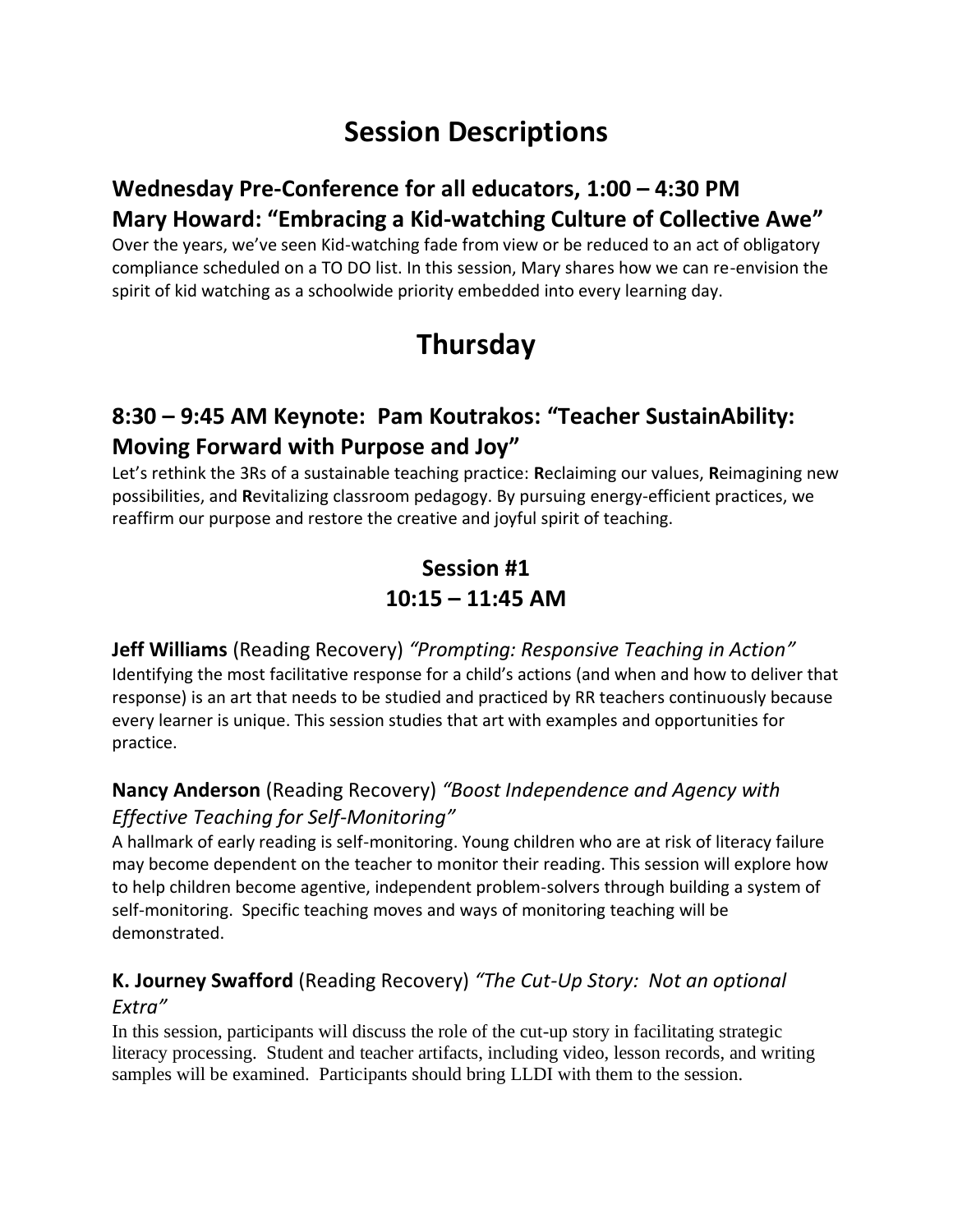#### **Jaime Dawson** (General) *"It All Starts with a Book"*

Let's talk books! Students need varied, well written, accessible, and plentiful books to build an efficient literacy processing system in reading and writing. In this session we will explore a wide variety of new children's books that will lay the foundation for learning for all readers and writers.

#### **Lisa Aker (**General) *"Working with Words in Small Groups"*

Do you want to include more explicit phonics instruction in small group lessons? This session will focus on supporting phonemic awareness and phonics in small group lessons at the emergent, early, and transitional levels. Teachers will leave with routines and strategies that support the connection between phonics and small groups. Session will be repeated Friday at 10.

#### **Amy Smith** (Reading Recovery*) "Fostering Independence to Promote Acceleration"*

Reading Recovery teachers must foster constructive, independent problem-solving from the first lesson. This session will explore processes to help teachers identify the gulf between independent and emerging learning as well as ways to respond to processing shifts to promote accelerated learning.

#### **Allison Briceno** (General) *"Using Diverse Texts to support Students' Language, Literacy and Identity Development"*

Culturally sustaining teaching makes it easier for children to learn, as we help them connect new material to what is known – their home language, culture, and community. This session addresses how to use diverse texts to center historically marginalized students to further develop their language and literacy learning.

### **Session #2 1:00 – 2:30 PM**

#### **Pam Koutrakos** (General) *"Infusing Inquiry into Classroom Writing"*

Wonder invites joy and possibility into learning. By balancing tried-and-true methods of writing instruction with joyous inquiry experiences, students become immersed in writing and discover a stronger sense of purpose. Let's explore classroom experiences that expand the possibilities of traditional genre-study and fortify the imaginations of writers across grades.

#### **Jamie Lipp** (Reading Recovery) *"Bridging Phonics and Phonemic Awareness in the Reading Recovery Lesson"*

The Reading Recovery lesson provides a variety of powerful opportunities for phonics and phonemic awareness instruction. This session will identify and examine these powerful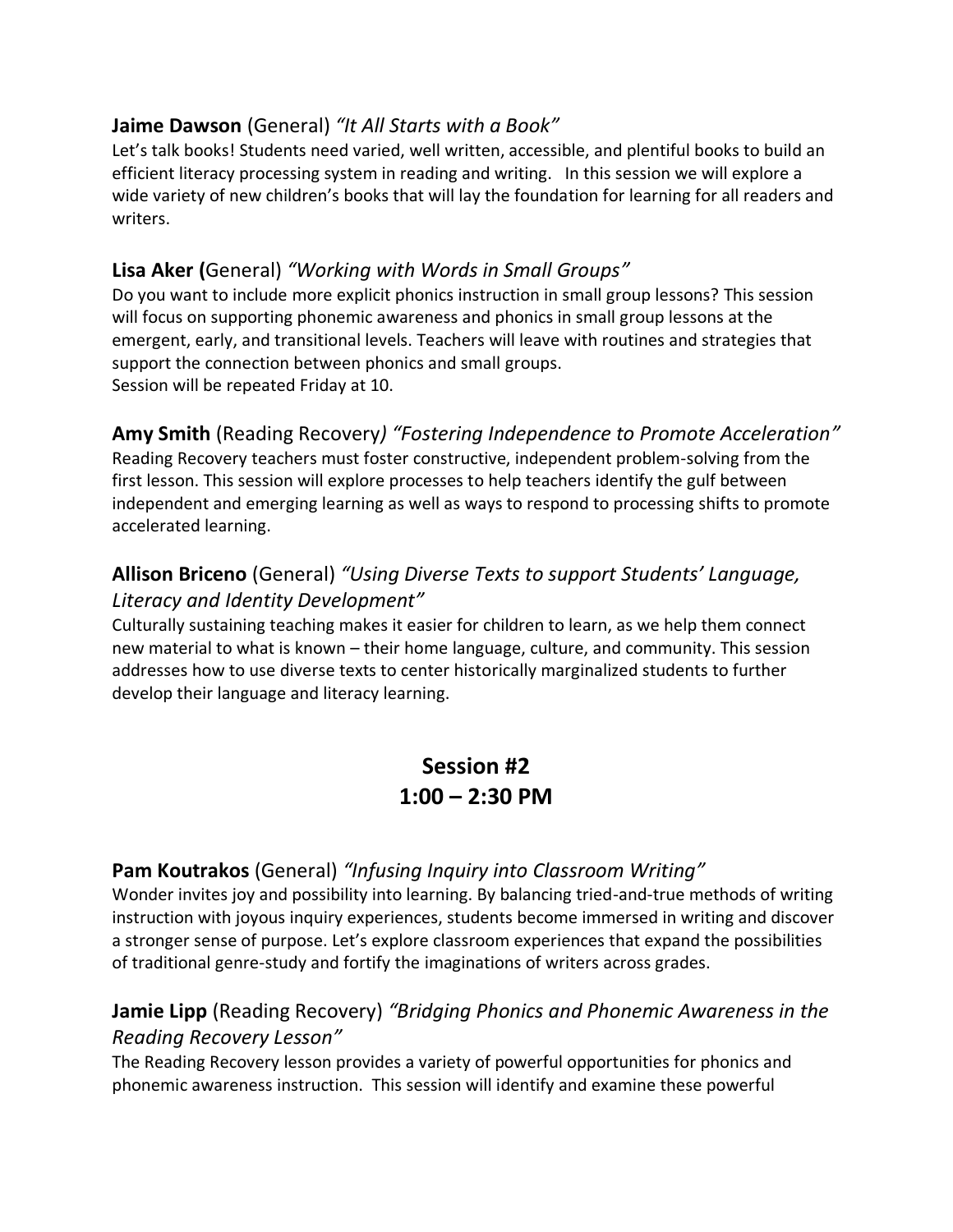teaching opportunities as they exist both in isolation and in the context of continuous reading and writing.

#### **Katie Kurumada** (Reading Recovery) *"Embracing the Power of Language Variation Throughout the Reading Recovery Lesson"*

Reading Recovery students bring language experiences that may not always align with the "language of school." In this session, we will explore ways to build on students' unique language understandings throughout our lessons, to work towards "cultivating the genius that already lies within students and teachers" (Muhammad, 2020, p. 13)

### **Becca Doswell** (General) *"Differentiation: Kids Differ, Teachers Matter"*

Drawing from Richard Allington's quote "Kids differ. Teachers matter.", this session will focus on differentiation through instructional decisions teachers make to keep students actively engaged in learning. Participants will gain an understanding of practical and manageable applications of differentiation for their students.

#### **Lisa Aker** (General) *"Is it a Skill or a Strategy?"*

This session will focus on the difference between skills and strategies used in small group lessons and identify comprehension strategies that will have the biggest impact on students in small group instruction. Teachers will leave with resources they can use to support comprehension instruction at a variety of reading levels.

#### **Maryann McBride** (Reading Recovery) *"Making a Difference with Word Work"*

Everywhere I go, Reading Recovery teachers want to know what word work they should be doing. This session will explore how to use your power of observation and records to make this decision not only during that quick part of the lesson but in other parts, too.

#### **Michele Myers** (General) *"Revolutionary Love: Creating a Culturally Inclusive Literacy Classroom"*

In this session I will offer participants literacy practices that affirm and celebrate students' identities, languages, and cultures―building a community of engaged, valued, and thoughtful learners. Participants will be provided guidelines for selecting diverse children's books and ways to use those books in reading and writing lessons. Together, we will explore strategies for creating a vibrant literacy classroom community that honors the funds of knowledge that children and their families bring to school.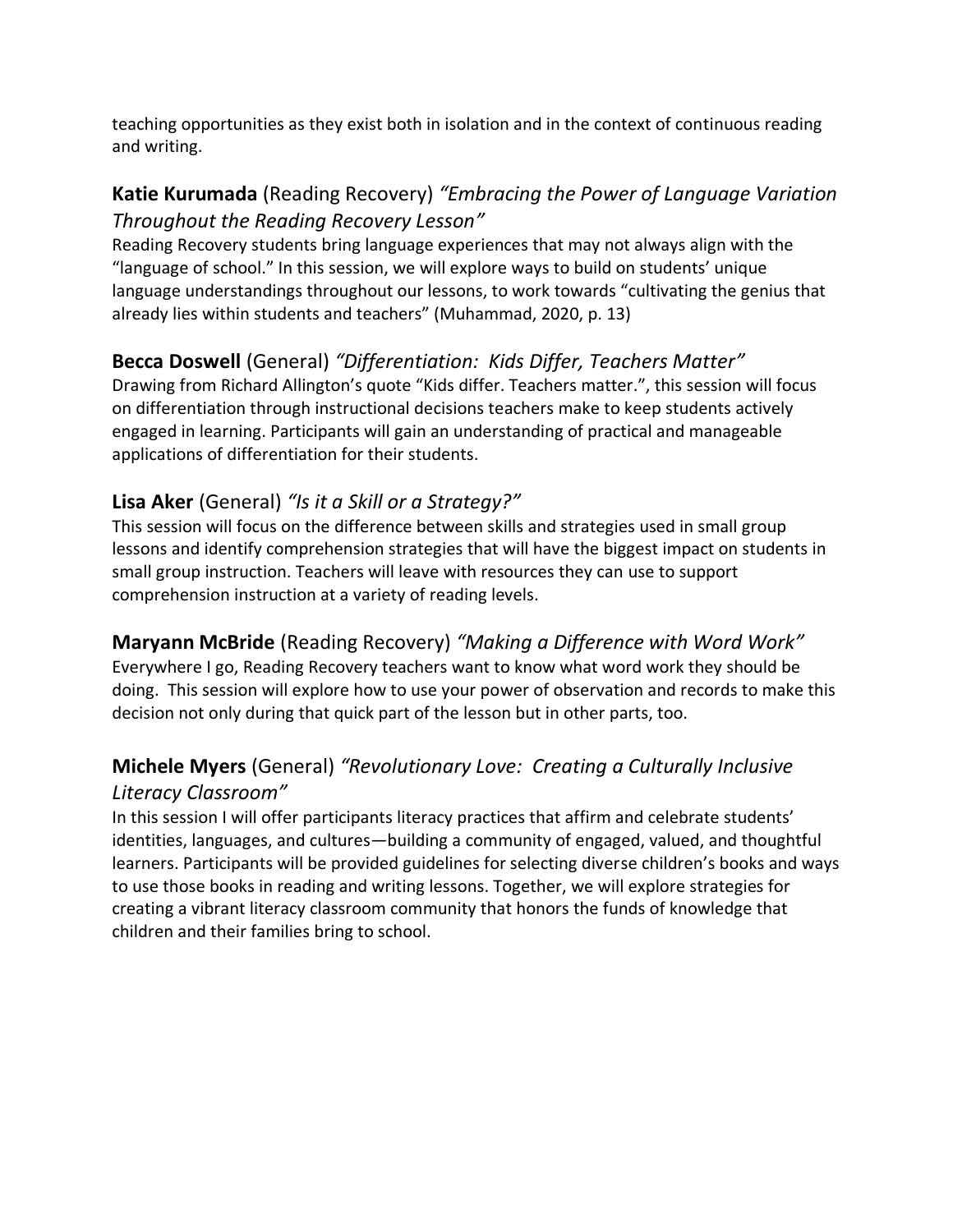## **Session #3 3:00 – 4:30 PM**

#### **Nancy Anderson** (Reading Recovery) *"Connecting Reading and Writing: A Toolbox for Acceleration"*

The reciprocal relationships between reading and writing serve as the foundation for acceleration in literacy processing for our most at-risk learners. This session aims to help teachers build a concrete procedural toolbox for daily targeted teaching. Learn how to connect what children know authentically and intentionally across reading and writing in your daily lessons.

### **Sue Duncan** (Reading Recovery) *"It's All About Relationships"*

Helping children to see and hear relationships helps them to problem solve new words in reading and writing and is generative. This session will explore ways in which we can help children to develop this power.

Session is repeated Friday at 10

### **Allison Briceno** (General) *"Language, Literacy and Supporting Multilingual Students"*

Language is the foundation for literacy, and both are foundations for learning. This session will explore how teachers can support multilingual students' language and literacy development through the oral language-reading-writing connection. There will be a focus on using teacher observation to drive instruction.

#### **Becca Doswell** (General) *"Feedback: Intentional Language to Propel Student Learning"*

Feedback is an integral part of the learning process for students to meet their instructional goals. This session will focus on using intentional language when giving feedback to support student growth. Participants will engage in providing process-oriented feedback to propel student thinking.

### **Pam Wills Lancaster** (General) *"It's All About the Talk: The Role of Classroom Talk to Enhance Understanding"*

At the heart of shifting our focus to ensure engaging talk that enhances understanding, is creating learning environments conducive to conversation. This session explores the considerations for how productive talk can help students become engaged, deepen understanding, and learn to develop and reconsider opinions and ideas beginning in the primary grades.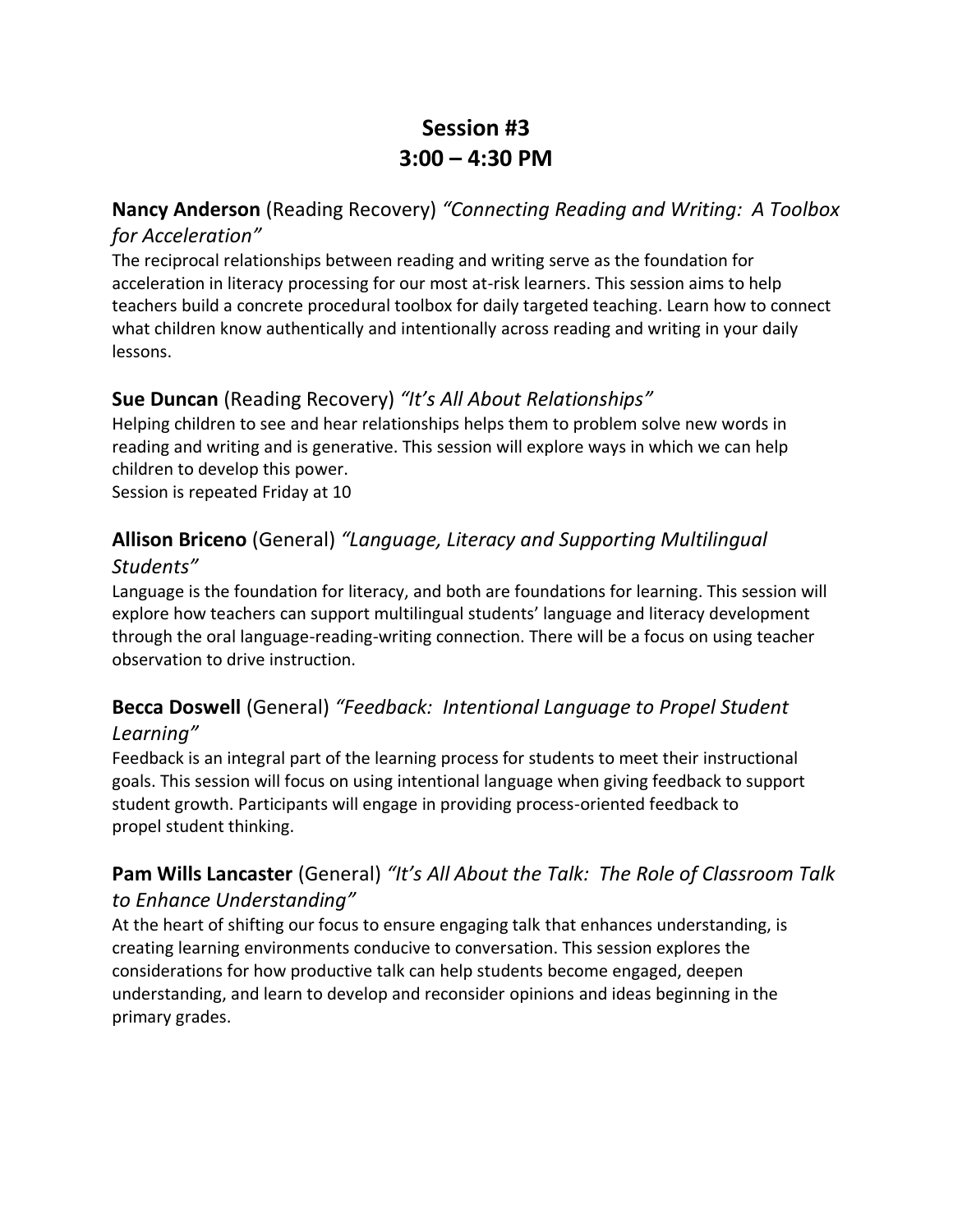#### **Jaime Dawson** (General) *"Words, Words, and More Words: Vocabulary Development Across the Day"*

Words matter. The more you know, the farther you'll go. Vocabulary is connected to academic achievement, and when it comes to comprehension, word meanings matter. This session will look at what we know about vocabulary acquisition, types of vocabulary knowledge and how teachers can support vocabulary development across the day. Session repeated on Friday at noon

#### **Peggy Phillips** (Reading Recovery) *"The Power in a Simple Word: Igniting and Empowering Early Literacy through Known Words"*

Connecting students with key known words will ignite early literacy learning and empower confident, independent readers and writers to use what they know to solve new words. We will explore how building from students' known words can pave the way for a joyful journey of accelerated progress.

# **Friday**

### **8:30 – 9:45 AM Keynote: Lisa Eickholdt "Finding Our Way Through the Fray: Teaching in a Time of Turbulence"**

Now, more than ever before, teaching students to read and write is fraught with controversy. In this keynote, we'll examine how to rise above the chaos and confusion so we can continue to do what's best for the children in our care.

## **Session #4 10:00 – 11:30**

# **Jeff Williams** (General) *"Teaching for Language Development in K-2 Guided*

#### *Reading"*

Within both the complex view of reading and the simple view, oral language is seen as key to comprehension. This session explores the importance of language structures with specific moves for developing and extending language and structure in guided reading settings.

#### **K. Journey Swafford** (Reading Recovery) *"Predictions of Progress: How, What and Why?"*

Do you write Predictions of Progress just after writing the Observation Survey Summary and then forget about them? Do you write them and think 'what am I doing'? Do you have the sense that they are helpful, but they haven't been so for you? If you've asked these questions about Predictions of Progress, then this might be the session for you. Come to discuss ideas for writing Predictions of Progress, sustaining them, and having them guide your teaching decisions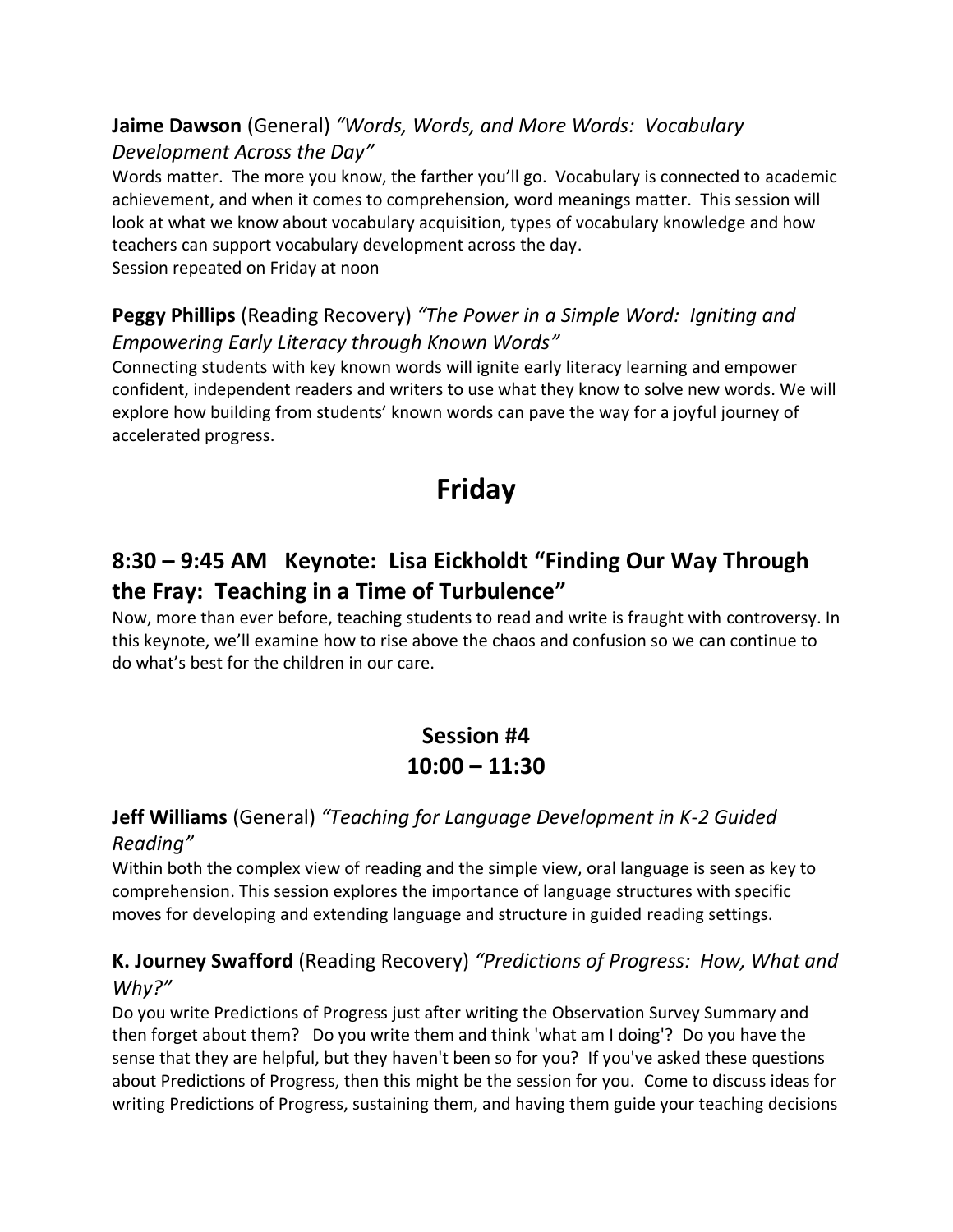with students. Please bring a recently completed OBS Summary, your OBS book, LLDI, and your desire to interact to this WORKSESSION.

### **Jamie Lipp** (Reading Recovery) *"Composing, Constructing, and the Cut-Up Sentence"*

The writing section of the Reading Recovery lesson consists of three powerful and interrelated components. Explore how these three components work together to create writing opportunities that accelerate student learning.

#### **Lisa Aker** (General) *"Working with Words in Small Groups"*

Do you want to include more explicit phonics instruction in small group lessons? This session will focus on supporting phonemic awareness and phonics in small group lessons at the emergent, early, and transitional levels. Teachers will leave with routines and strategies that support the connection between phonics and small groups. Repeat of Session from Thursday at 10 :15

#### **Sue Duncan** (Reading Recovery*) "It's All About Relationships"*

Helping children to see and hear relationships helps them to problem solve new words in reading and writing and is generative. This session will explore ways in which we can help children to develop this power.

Repeat of session from Thursday at 3

### **Michele Myers** (General) *"Reading Assessment Through a Revolutionary Lens"*

Teachers who embrace revolutionary love believe that to implement reader's workshop, we must place readers at the heart of instruction. During this breakout session, I will invite teachers to view how I center two readers as I use my assessment data to plan instruction for and with them.

### **Katie Kurumada** (Reading Recovery) "*What We can Learn About Advocacy from Marie Clay: Reading Recovery Teachers as Advocates"*

We are undoubtably in a challenging time for literacy educators. Marie Clay's early career and development of the Reading Recovery intervention has a lot to teach us about advocacy. This presentation will align Clay's work with challenges we face today, so that we may have more productive conversations with stakeholders and challengers.

# **Session #5 12 noon – 1:30 PM**

#### **Lisa Eickholdt** (General) *"Beyond the Writing Curriculum: Building Minilesson Toolbox"*

Many teachers follow a prescribed writing curriculum, but what happens when students aren't ready for the next lesson or need something different? In this session, we'll examine four key